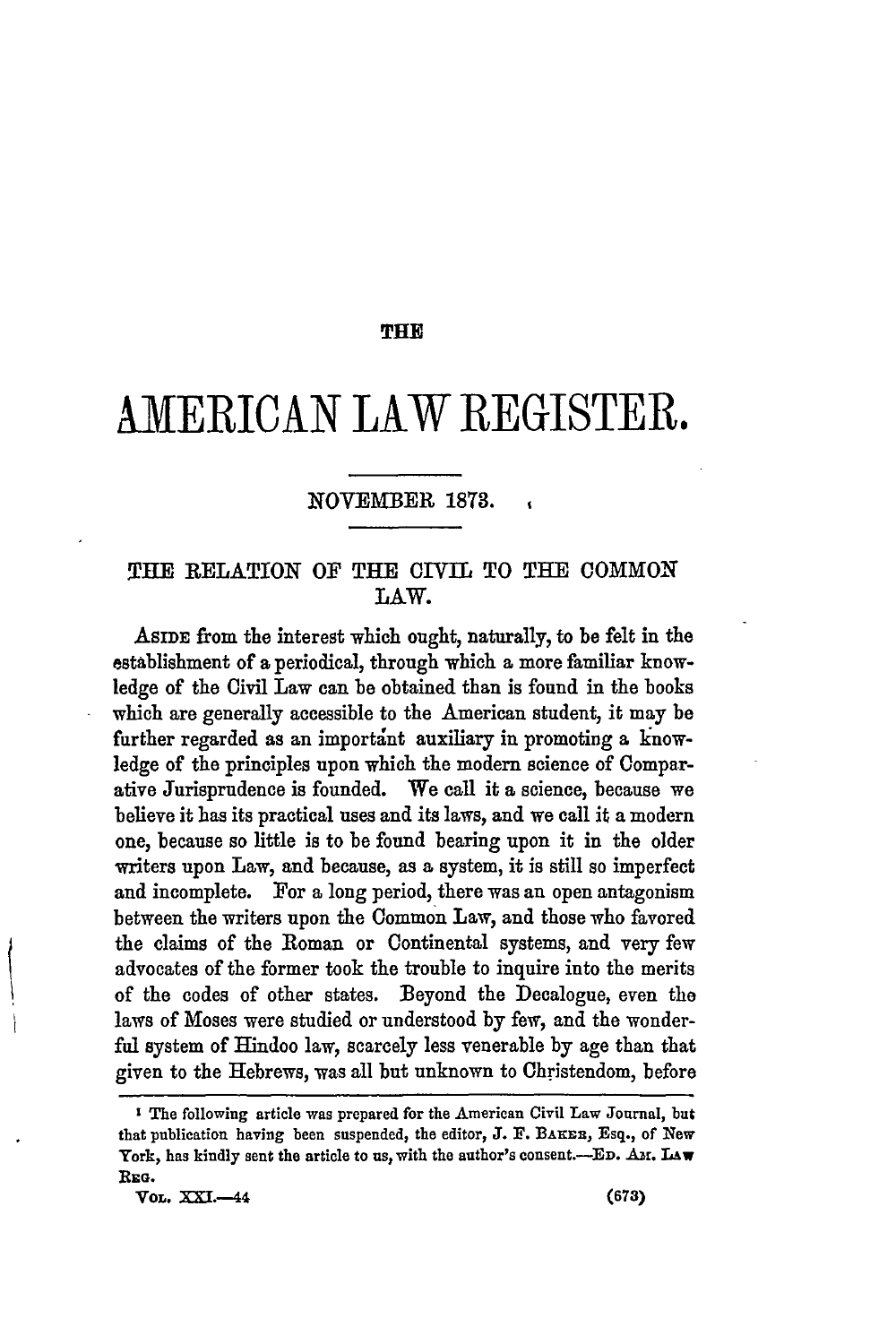the days of Sir WILLIAM **JoNES.** But later discoveries and reflection have taught men that no one human code or system of law is so perfect, that much valuable aid may not be derived in its behalf, from a study of other codes in supplying its defects, and suggesting improvements of which it is susceptible. Not only so, but valuable hints may often be borrowed from them, in understanding the true principle upon which many of our own laws rest. No matter how diverse may be the forms under which we may study che animal kingdom, there are certain laws running through all its departments, which enable one, by mastering them as to one class, to understand them still better, if he studies how they are illustrated by their operation in another. The anatomist of the human body throws light upon his investigations into that science, by studying the functional organizations of other animals. And to understand the philosophy of one's own language, resort must be had to the aid which he draws from the science of comparative philology. In the study of law, a similar principle may be applied to great advantage, **by** any one who seeks to go beyond the technical forms it assumes, while tracing the reason and spirit of its rules, by comparing the analogies and relations which subsist between systems which have prevailed in different countries, or in the same country at different periods, and at different stages of its civilization.

That there should be found resemblances between these, might naturally be expected from the fact that the subject-matter of iaw, wherever it prevails, must necessarily be, in many respects, the same. Something answering to a right of property is among the earliest conceptions of incipient civilization, and though the idea of an interposition **by** the state in favor of the personal security of the citizen is of a later growth; both are found to prevail in every nation which has made sufficient progress to have conceived the notion of a system of civil polity. To attempt to trace and follow out a comparison between the different degrees of refinement and practical excellence to which these systems have been carried by different state organizations, would open a field of inquiry too broad for an article like the present. And yet it would not be difficult to select from it, topics of a general interest, by the way of illustration, which would convey to the reader an idea of what is meant **by** Comparative Jurisprudence, as well as of the application which might be made of it in throwing light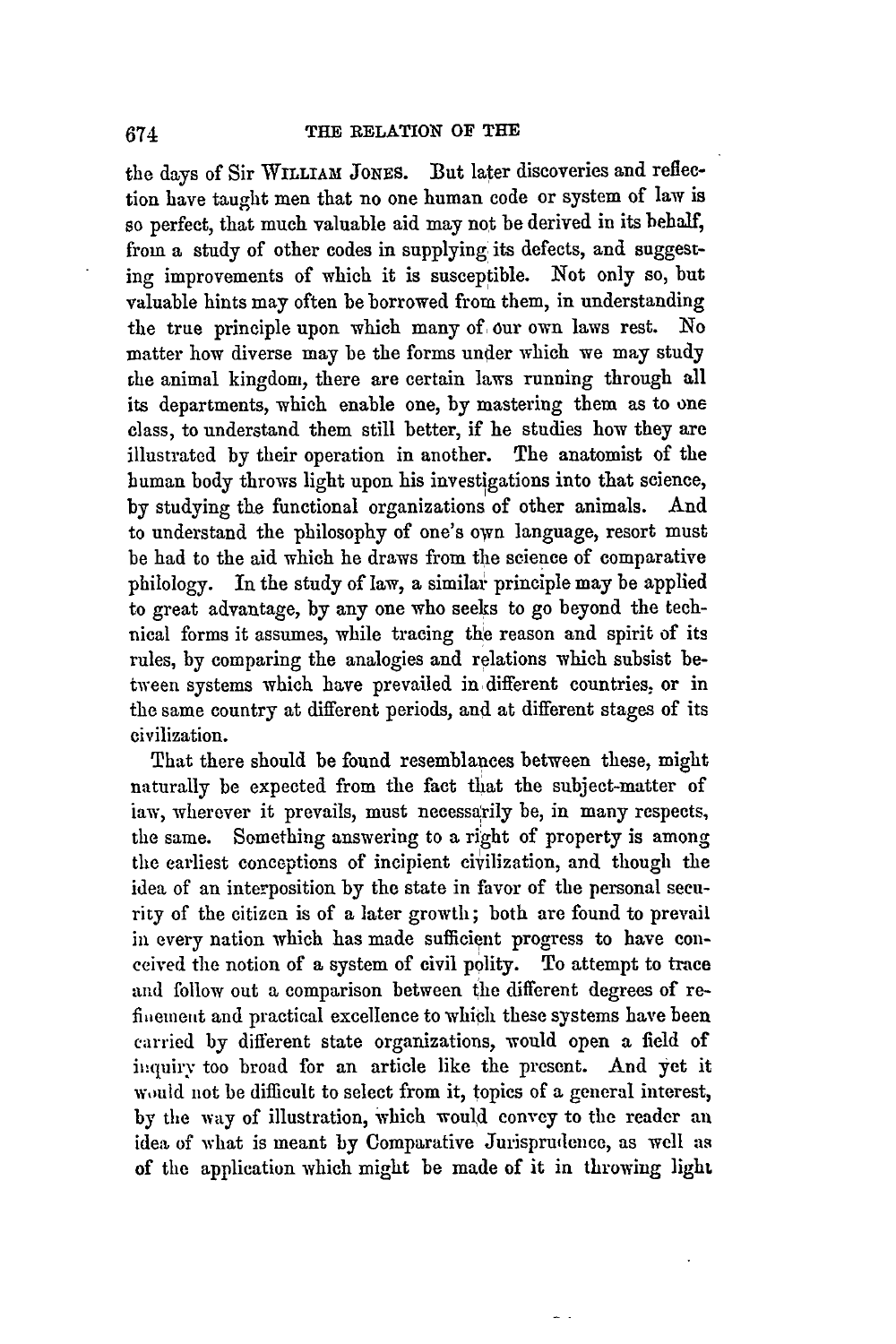upon law as a liberal science. Nor would it be necessary to run out its analogies through any considerable number of indepen. dent systems, to develop the thought and spirit which pervade them all, and underlie the forms they assume in their application to real life. Nothing could better illustrate this than the differences, and, at the same time, the analogies which may be traced between the subjects of which the Civil and Common Law took cognisance, and the rules which they adopted in respect to these. Nor can the tendency there is, in all systems, in the progress of time and civilization, to assume something like a common and prevailing form, be better shown than **by** the extent to which the Common and Civil Law, starting from sources so diverse, and we might perhaps say, from such opposite points, now mingle and harmonize with each other in the English or American system of jurisprudence as we meet with it in every-day life. Even in Bracton's time, many of its elements were the combined results of the two systems. And since that time, the trade and commerce of the mother country have gone back still more directly to Justinian and his code, and the modifications through which this had been passing, in its application to the business of the continent, for the rules by which their multiplied and complex relations are regulated.

It would serve our present purpose if our space allowed us to illustrate these remarks by referring at length to the laws of Real Property, in respect to which, probably, a more marked discrep ancy exists between the doctrines of the Civil and the Common Law than any other of which they treat. But we must content ourselves with a brief notice only. Our system of law of Real Property, indeed, is, in many of its parts, derived .solely from the English common law, whose origin, in this respect, is to be traced directly'to the feudal system which came in with the Conquest. But upon this barren stock, have been engrafted many prolific branches of juridical science, the elements and germs of which were borrowed from the Roman law, the growth of which has changed, in many respects, the original character of the Common Law, and given to it susceptibilities which it wholly lacked in the rigid form under which it first sprung up out of Feudalism. Thus, we owe to the conceptions and ideas of the Civil Law, our entire system of Uses and Trusts, and much of the doctrine of Ease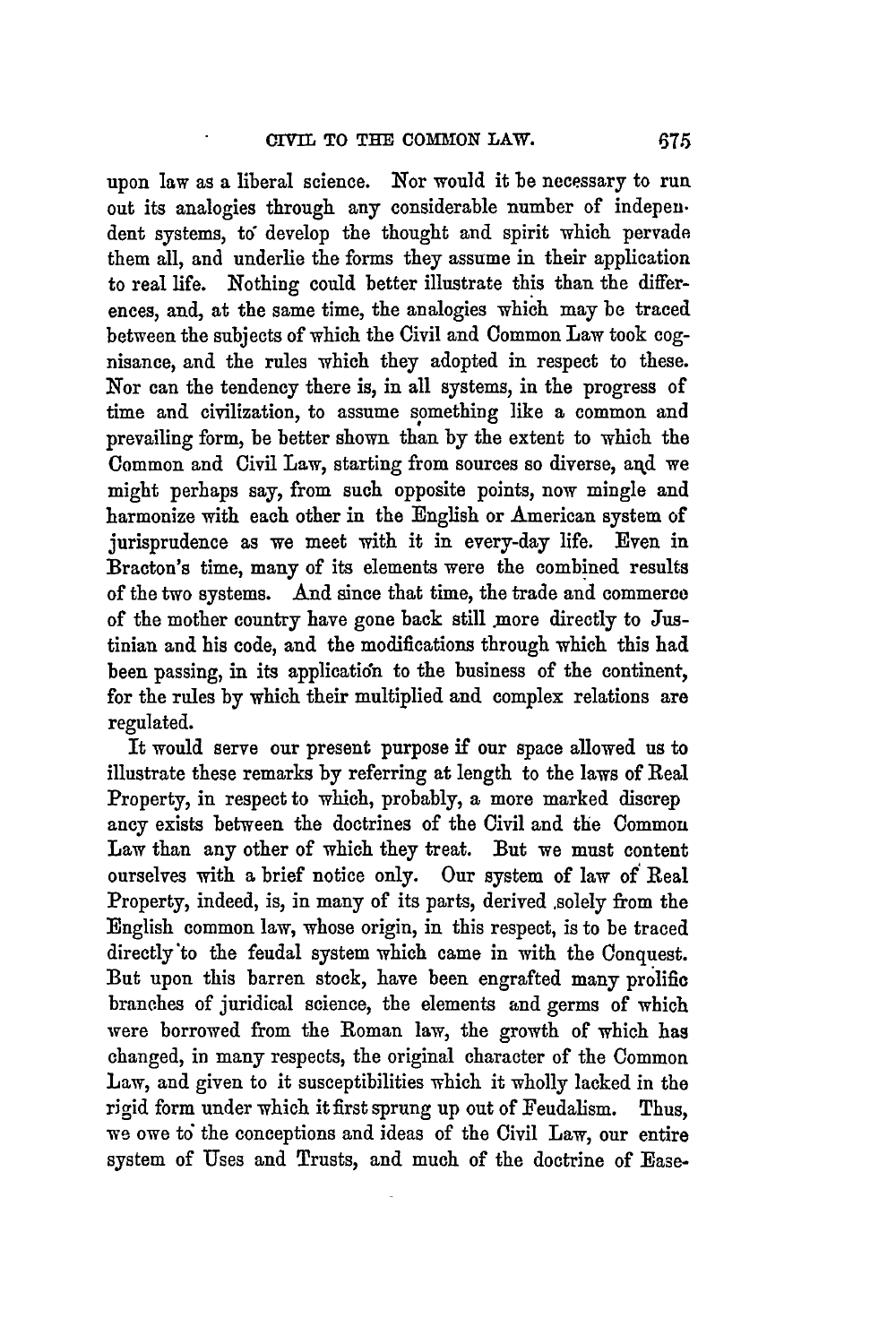ments and Servitudes, which hold such important places in our modern system of the law of Real Property.

But in order to understand and apply the tests which distinguish the two systems from each other, in relation to landed estates, we ought first to inquire into the rules by which they discriminated between realty and personalty, in the matter of property, together with the tenure and mode of disposing of lands and goods which are now so distinctly recognised in the Common Law.

The property in land and the mode of acquiring it, under the Common Law, forms a distinct study from that which relates to goods. Whereas, both by the Roman and the modern continental codes, there is nothing in the term "bona" covering both, to distinguish the one from the other. The inquiry has, sometimes, suggested itself, whether and how far this difference has affected the national characteristics of the countries in which it has prevailed. That it has exerted an influence in that direction, in what we see of the England of to-day, can hardly be doubted. Among the Jews the tenure of their lands had a most marked effect upon the character and habits of that peculiar people. The provision in their laws by which the lands in'the state reverted to the orig inal families to whom they had been at first allotted, every fifty years, fixed them as a people to the soil, and prevented that accumulation of wealth into a few hands which begets social inequalities, and the jealousy and disaffection which are apt to arise between more or less favored classes. On the other hand, the Common Law doctrine of tenure and inheritance, and the complicated and artificial system of estates into which the ownership of lands in England were early subdivided, has, doubtless, had its influence in perpetuating the feudal notions of property and habits of thought which became fixed and rooted before the statute of Quia Emptores, in the time of Edward I., made lands freely alienable. If now, we inquire what distinction the Roman law made between property in land and that in goods, we find, in the first place, that by the law of succession, which was a favorite institution of Roman jurisprudence, no discrimination whatever was made between real and personal estates, nor were any rights of primogeniture or preference of males over females recognised. The mode of acquiring and transferring titles to bonds, known to the ancient Civil law as "Mancipation," and once universally in use under it, applied alike to lands and slaves and to ordinary beasts of burden, which were

676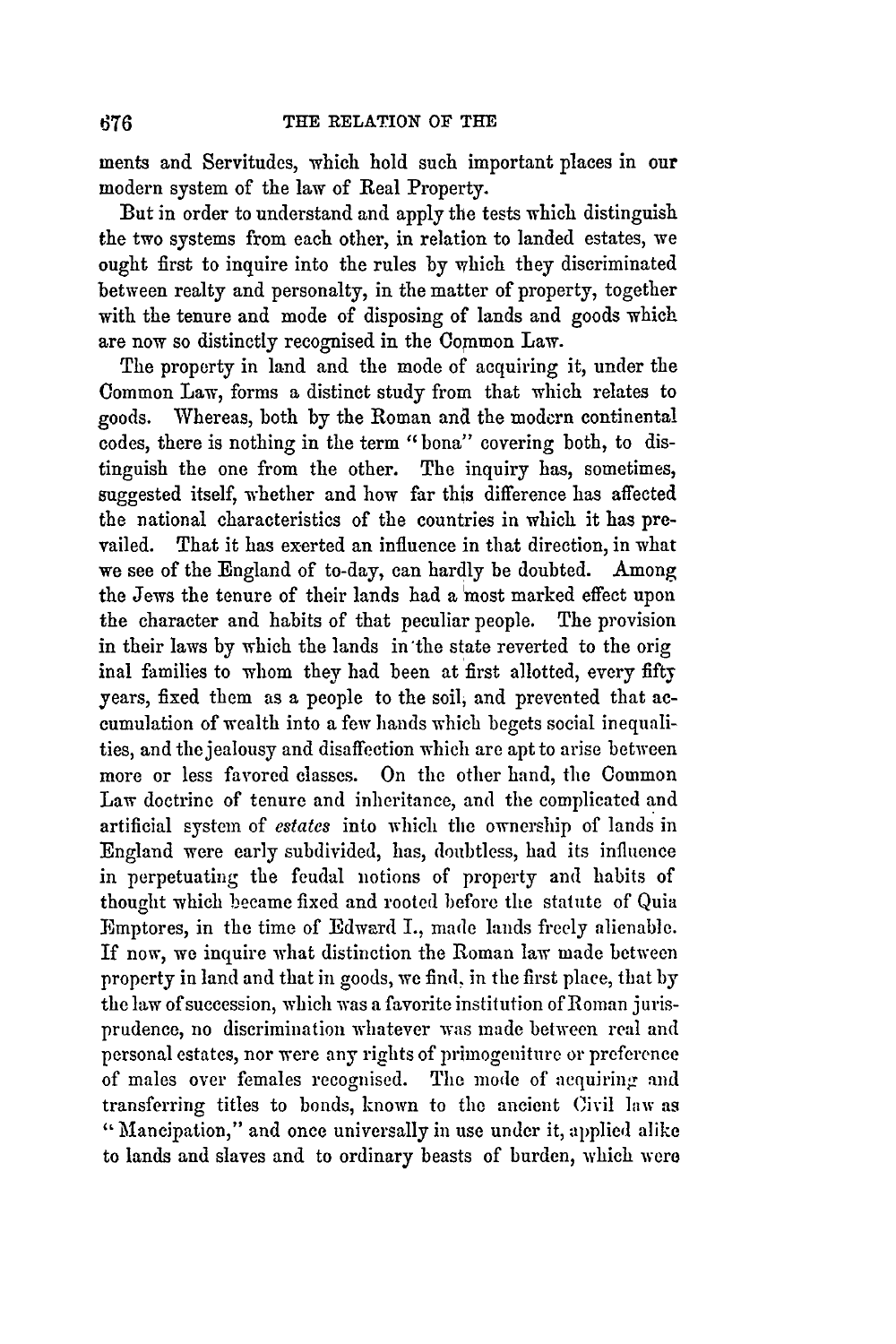called from this circumstance, "res mancipi." Nor was there any difference in the mode or effect of making these transfers, unless it might be in the symbols **by** which the *possession* of the thing to be transferred was passed from one to another. There was a distinction, indeed, recognised between things movable and things immovable, but it applied chiefly to the length of time necessary to gain a title to them by possession, by what was called "Usuca*pion,"* which answered, in many respects, to our idea of prescription. In the earlier periods of the Roman law, it required one year's possession of immovables, and two of movables, to gain a title thereby, but at and after the time of Justinian, these periods were extended to three years in case of movables, and ten, and in some cases, twenty years in respect to immovables.

Another distinction between the Roman and English Common Law in regard to the title and ownership of lands, is the feudal and allodial ideas of property therein. The feudal theory recognised a double property or ownership, one that of **a** superior lord over the fief, the other that of a subordinate tenant, holding from or under him. The free lands of the Romans, or those known as allodial to the feudists, on the contrary, owed no duty and paid no services to any superior, and were held **by** free and absolute titles. The owner, in the eye of the law, had a *"plenum dominium,"* over what he rightfully claimed as his own; in the words of the law, " ex jure Quiritium." The same form and the same phrase was used, whether it was to pass a title to a Roman farm or to the slave or the ox of the Roman farmer. No Roman lawyer ever undertook to comprehend the subtleties of seisin, or puzzled his brain to reconcile the doctrine of "scintilla juris," of which we read in *Chudleigh's Case*, with common sense. The old fashioned way of evidencing a sale of lands **by** the presence of five witnesses, besides the *libripens* or man with the scales, to weigh the copper money, and pronouncing in their hearing a formula, every word of which must be exactly recited and every motion gone through with in its proper order to give it effect, had given place, at the time of Justinian, to a formality of the simplest character, consisting of a mere delivery of the thing sold **by** the vendor to the purchaser. without any feudal requirement that this should be done in the presence of one's peers, or **be** transacted in a Baron's court.

In tracing how **far** our own law in respect to holding and conveying lands, coincides with either the early or later phase of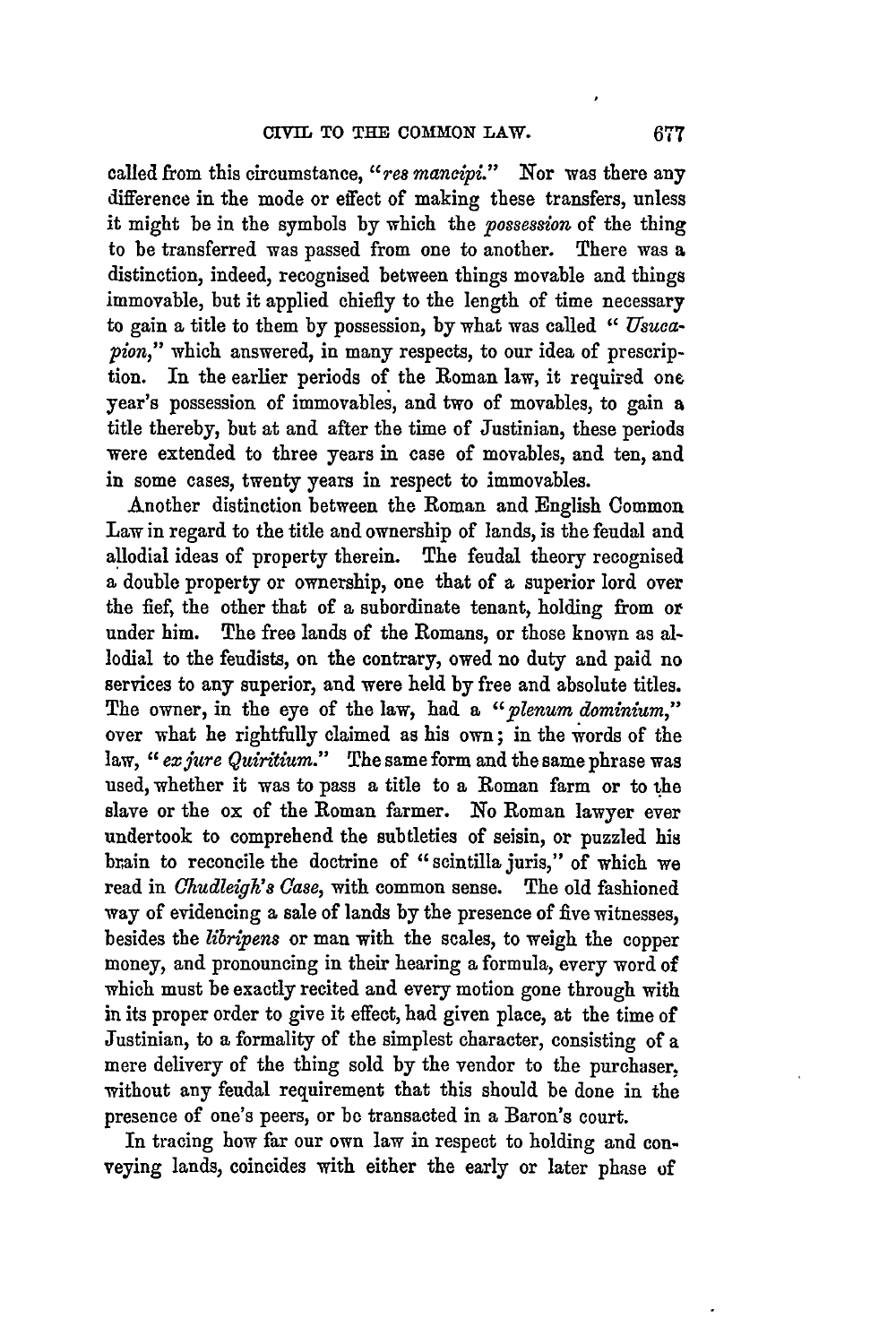the Roman law, or with the Common Law of England, as it existed before or after the time of Henry VIII., we find that we retain the feudal idea of seisin, although we discard the feudal doctrine of tenure, and hold our estates **by** a title as free and allodial as any ever known to the Civil Law, while we retain the phraseology and much of the machinery of the ancient Common Law, modified, indeed, and shaped by the changes which the statute of Henry wrought in the law as it then stood, by wedding a feudal seisin to a Roman use, in a vain attempt, **by** such a union, to destroy them both by fusing them into one simple homogeneous entity, dispensing with both the feudal livery of seisin and the formal tradition of the Roman law. The seeming confusion to which this union led, in the matter of creating present and future or executory interests in lands, was partially obviated by subsequent statutes requiring the execution of deeds as a means of creating estates in freehold, and still more effectually, in our own country, by requiring them to be registered. And now, there are able writers in England who, to remedy still further this confusion, are gravely advocating the feasibility and importance of obliterating the line which separates the legal and equitable qualities of estates in lands, and reducing the complicated science of conveyancing to the simple properties of a contract. Such a change would, indeed, be a transformation about as difficult to reconcile and adapt to practical use, by either courts or bars trained to the modern law of real property, as it would be to contrive a form of "strict settlement," by which the stock upon a farm, or the goods in a warehouse might be conveyed through successive ownerships by way of future and contingent limitations; or it would have been for a Roman conveyancer to have originated that subtle conceit which creates new and independent estates out of the severed parts of prior ones, through the magic legerdemain of a Power or a Shifting Use.

But aside from the practical aids which the Common Law has borrowed, from time to time, from the Civil, in adapting itself to the changes which time has been working in the condition of the Anglo Saxon races, it owed far more to the Civil Law for the influences which brought Feudalism into harmony with social progress, than was generally understood, until, with the characteristic patience and research of a German student, Mr. Güterbock made it known, by his work entitled "Bracton and his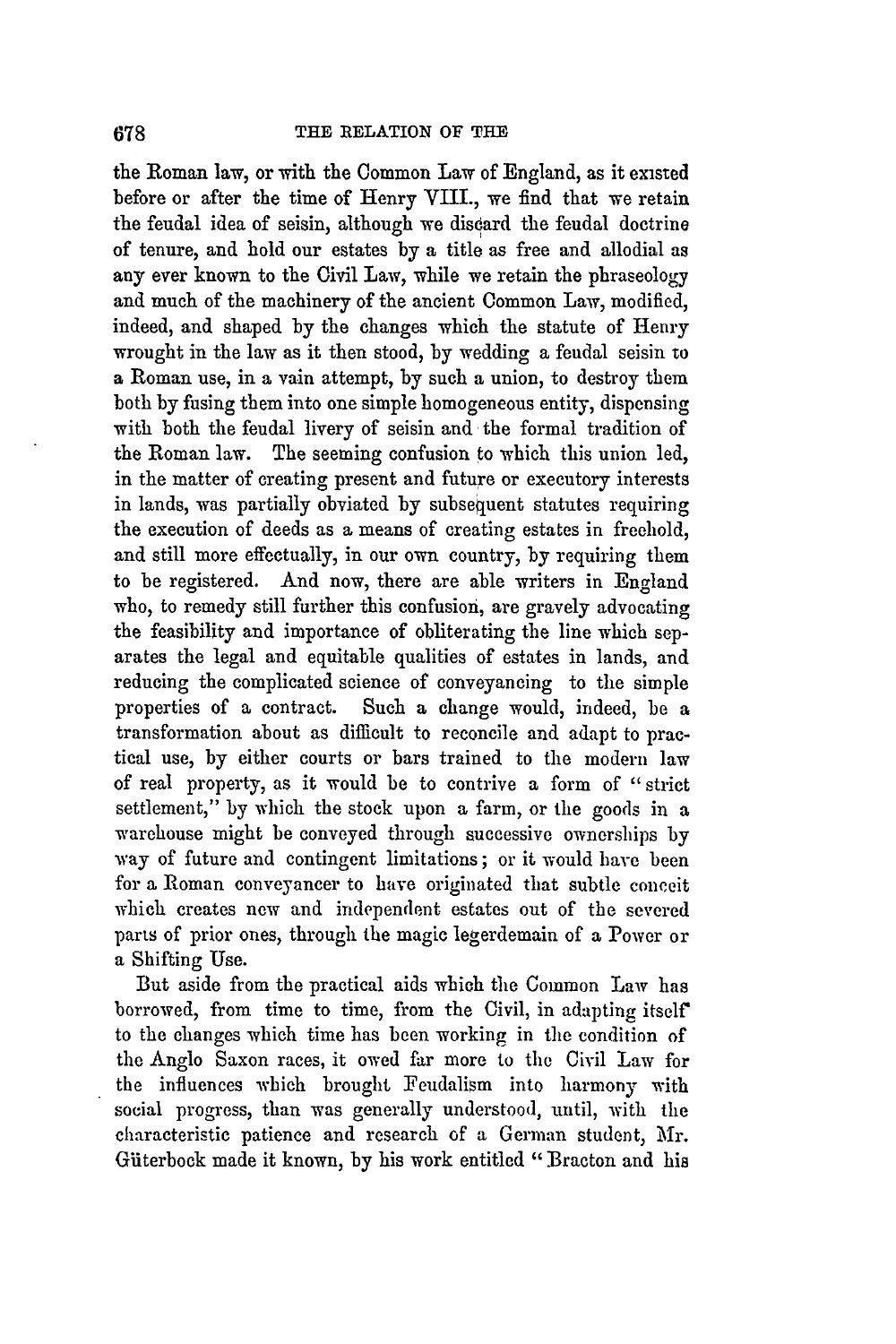relation to the Roman Law, a contribution to the history of the Roman Law in the Middle Ages." This work is now accessible to the public, through an excellent translation by our countryman Brinton Coxe of the Philadelphia Bar, and shows that this Nestor of English writers upon the Common Law was largely indebted for much of his materials, to works upon the Civil Law and especially to that of Azo of Bologna. And in this way, it is easy to see how coincidences may have grown up, as to many things, between these two systems, which are still found upon comparing them.

Another means, but less obvious perhaps, **by** which the Common Law must have imbibed many of the principles, and much of the spirit of the Roman Law into its constitution, which it still retains, was the conquest of the Britons **by** the Roman legions, and the subjection for centuries of **a** large proportion of the Island to the dominion of the Caesars, which must have left its impress upon the popular habits of thought. Indeed there are ingenious writers of the modern school, who find, as they believe, a cause for the superior early thrift, social order and domestic comfort of the English over their Irish neighbors across the channel, in the general prevalence of Roman laws and institutions over these portions of England of which Ireland never shared the benefits.

When speaking, however, of the claims of the Civil Law upon the attention of the student, we would not be unmindful of the distinction there is between what is necessary to become a good practitioner, and what is required of a sound and finished lawyer. Many a practitioner has achieved great success in his profession as a skilful manager of causes, and accumulator of money, who **had** never any but the vaguest idea of what the Civil Law is. On the other hand, any one must readily see how unreasonable it would be to expect that a lawyer in practice, in our country, could find time or opportunity to master a science so vast and varied as the Civil Law must be. And yet it cannot fail to help a student of the American law, to trace the coincidences between these two systems. He learns, among other things, the curious psychological fact, that nations, at about the same stage of civilization, have codes of law in many respects similar, if not identical. It serves, moreover, to show how the growth of centuries of legal culture in Rome was gathered up and analyzed **by** the processes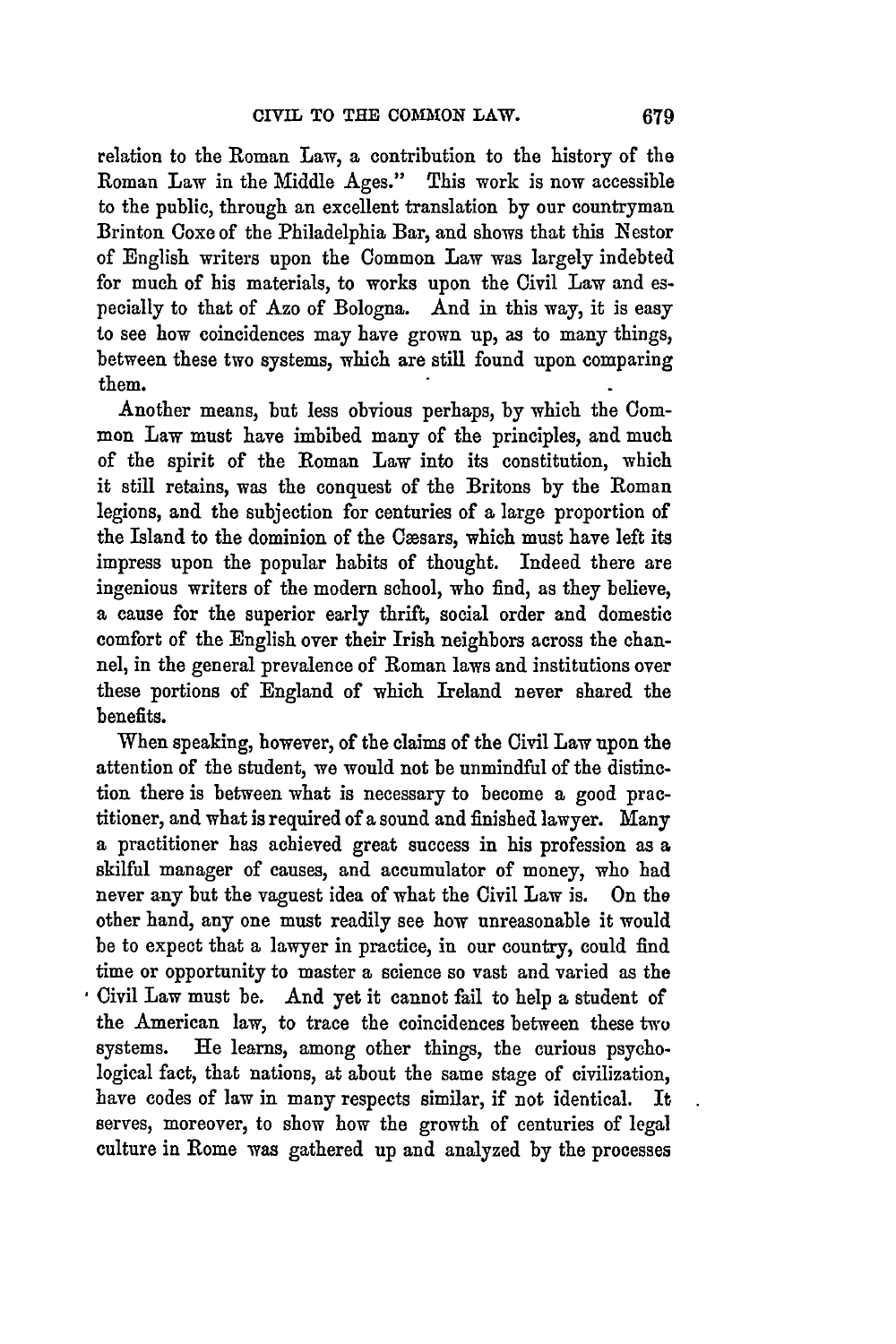of codification to which it was subjected, and the underlying principles upon which her jurisprudence, as a system rests, became general in their application, and separated from the accidental facts and surrounding circumstances which first brought them as principles of universal law, to the cognisance of her jurists, and helped to build up that wonderful system which displaced the partial codes and customs of different races, and by means of which, in no small degree, Rome, in the language of another, became "the vessel in which the treasure of ancient civilization was preserved, till the nations of modern Europe were ready to receive it." When we remember, too, what an exhaustless fountain this has been, to which these nations have resorted from time to time, to supply the wants which their higher and broader civilization has developed, its importance, as a liberal study, can hardly fail to be appreciated.

This may be less palpable to a casual observer, when speaking of the law of Real Property, than when applied to other departments of the Common Law. And the subject, therefore, may be thought to be of less interest than others which might have been selected. But our purpose will have been answered, if what is here said shall awaken a desire in the student of the Common Law to pursue and trace out the analogies that exist between the elementary principles which enter into both these systems of refined and comprehensive jurisprudence.

We might, to this end, go more into detail than we have, thus far done. But the only occasion there would be for doing this, would be to remind the student how many of the subjects of which the text books of the Common Law treat, have their origin more or less directly in the laws and institutions of Rome. We **ha,,** already spoken of the doctrine of *T'usts* and *Servitudes,* which form a part of the elementary study of the Common Law, although antedating it in point of time. We might add to these, Mortgages, so familiar to every man of business, for whose origin and history we should have to go back to the Jewish, as well as the Roman codes; or we might show how the Roman *Usucapion,* older, as it was, than the Twelve Tables themselves, gren up, at last, into the Prescription of the Common Law of to-day. But our limits are already transcended, and we can only venture to allude to one other feature of the Common Law, which illustrates how near the gravity of one of its judicial proceedings, when looked upon, from

680